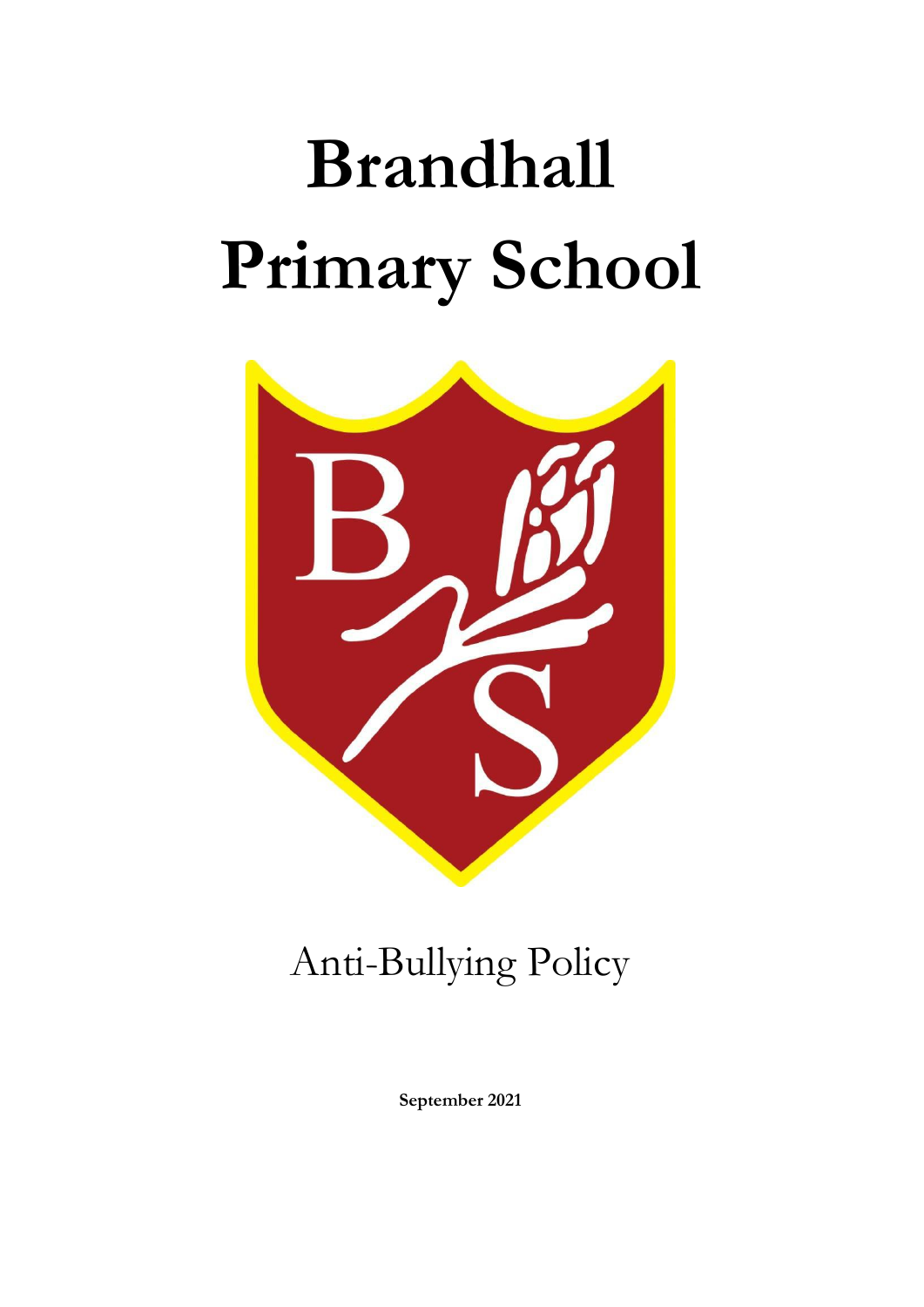#### **BRANDHALL PRIMARY SCHOOL**

#### **Anti-Bullying Policy**

#### **Terminology**

What is bullying?

- Deliberately hurtful behaviour
- Repeated; often over a period of time
- It is difficult for those being bullied to defend themselves

There are four main types of bullying:

- Physical hitting, kicking, taking belongings
- Verbal name-calling, insulting, racist remarks, winding up
- Indirect spreading stories about someone, excluding someone from social groups
- Cyber using the internet, email, online games or other digital technology to threaten, tease, humiliate or tease someone else.

A working definition for use with children: -

"A pupil is being bullied, or picked on, when another pupil or a group of pupils repeatedly say nasty things to him or her. It is also bullying when a pupil is repeatedly hit, kicked, threatened, sent nasty notes, when no-one talks to them and things like that."

**If two pupils of equal power or strength have an occasional fight or quarrel, this is not bullying, though is, of course, unacceptable behaviour and will be dealt with appropriately.**

#### **Statement of Intent**

Brandhall Primary School will not tolerate bullying. Children must be encouraged to tell adults of they are bullied. This is made possible in several ways, order to recognize the different needs that different children have taking into account anxieties and worries that they may have about disclosing bullying. A message box is available for children to write down concerns. Selected children will be trained as buddies to offer advice and support to children. Staff will receive regular safeguarding training and be vigilant. Discussion of bullying should be encouraged in response to instances of serious bullying through stories of role play, R.E and PHSE. Annual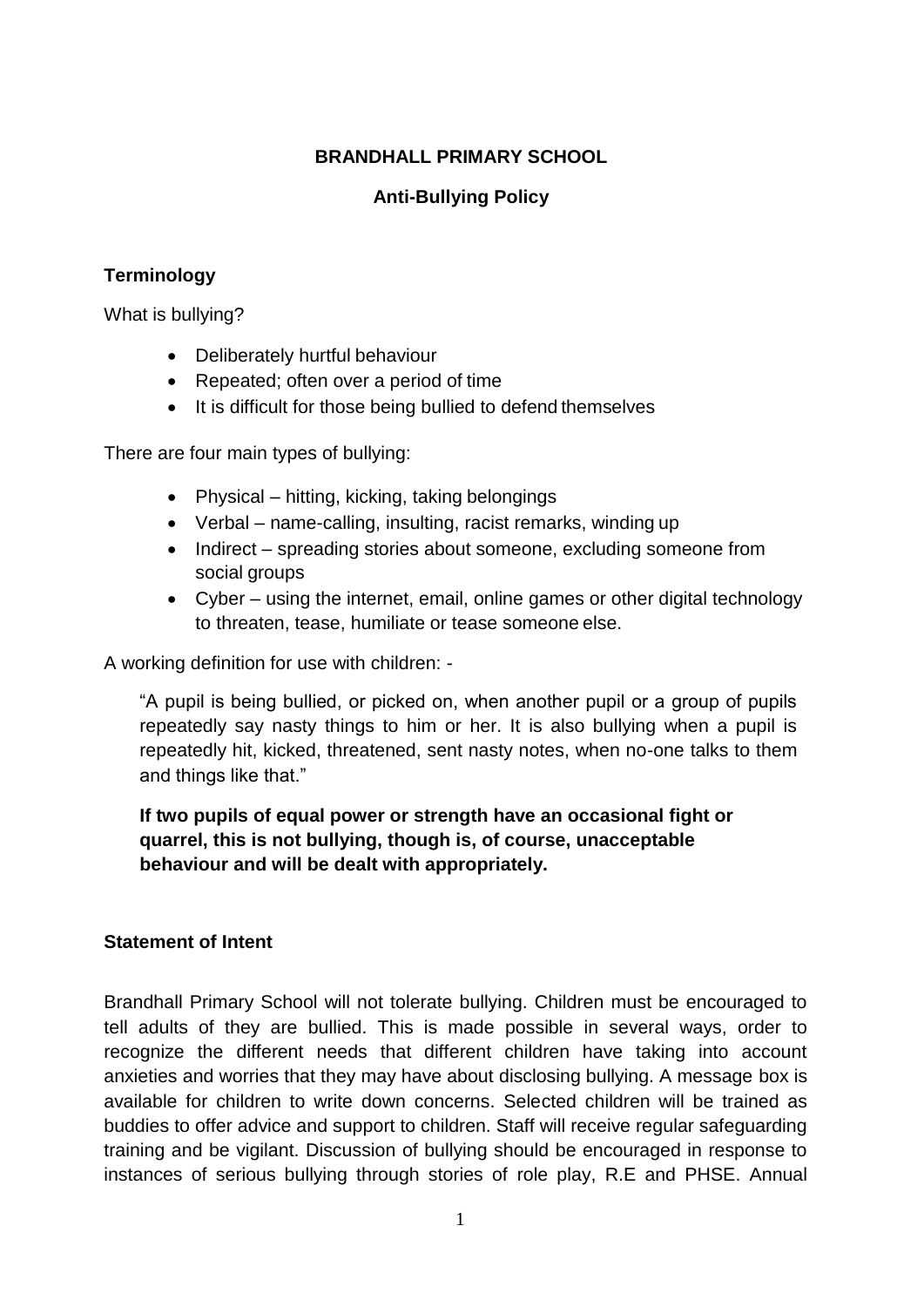surveys will be carried out with all key stage two children to ascertain levels of bullying in school, children's perception of safety within school and their views of school response. This data will be used to measure the impact of school work to tackle and reduce bullying in school. Anti Bullying Week is always recognized and highlighted, often with specialty workshops and educational visits from outside agencies (this has included theatre performances, workshops using virtual reality equipment and visits from local authority agencies.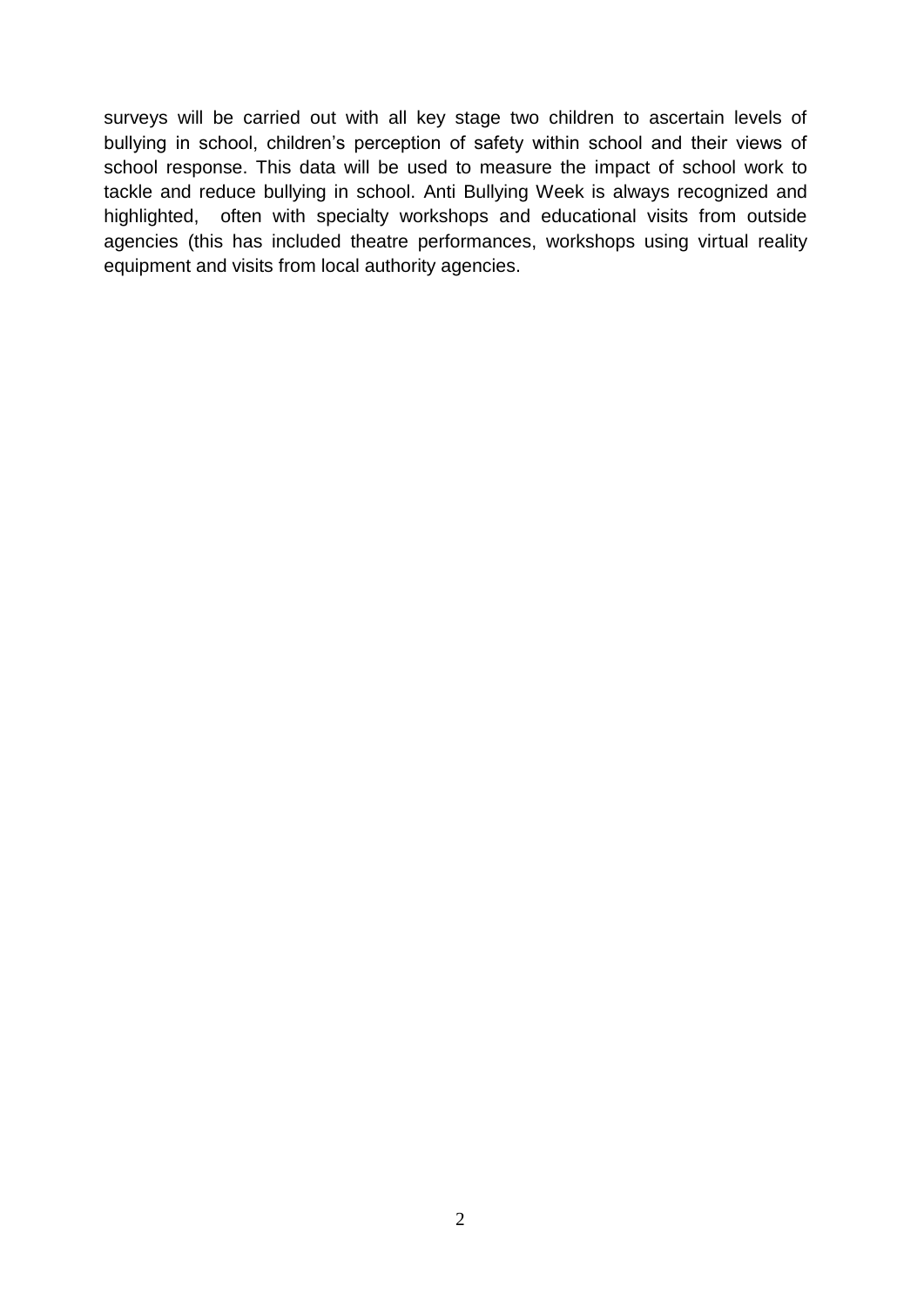#### **Why Tackle Bullying?**

- Because everyone has the right to feel safe
- Bullying makes people unhappy and leads to low self esteem
- Pupils who are being bullied are unlikely to concentrate fully on their schoolwork.
- Some pupils avoid being bullied by not attending school
- Pupils who observe unchallenged bullying behaviour are likely to copy this anti-social behaviour.
- It is an essential aspect of our school ethos care, belief and trust.

#### **Recognising Bullying**

It is sometimes difficult to distinguish between play fighting and bullying. Children in play fights often:

- Are smiling or laughing
- Make mock blows or kicks which do not connect
- May take turns being on top or chasing one another.
- Play in the open and are ignored by other pupils.

Children who are being physically bullied often;

- Frown or look unhappy or angry
- Try to move away from their aggressor
- Do not take turns
- If in view of other pupils, may get considerable attention from the bully.

Supervisors need to be vigilant, keeping an eye on group play situations. They also need to watch for pupils who seem to be isolated.

#### **Awareness of Problem Areas**

Organised factors may be a source of behavioural problems, e.g.

- Long queues of hungry children
- Insufficient toilet facilities
- Cramped cloakrooms

These factors can lead to short tempers and conflict. Supervisors need to be vigilant in problems.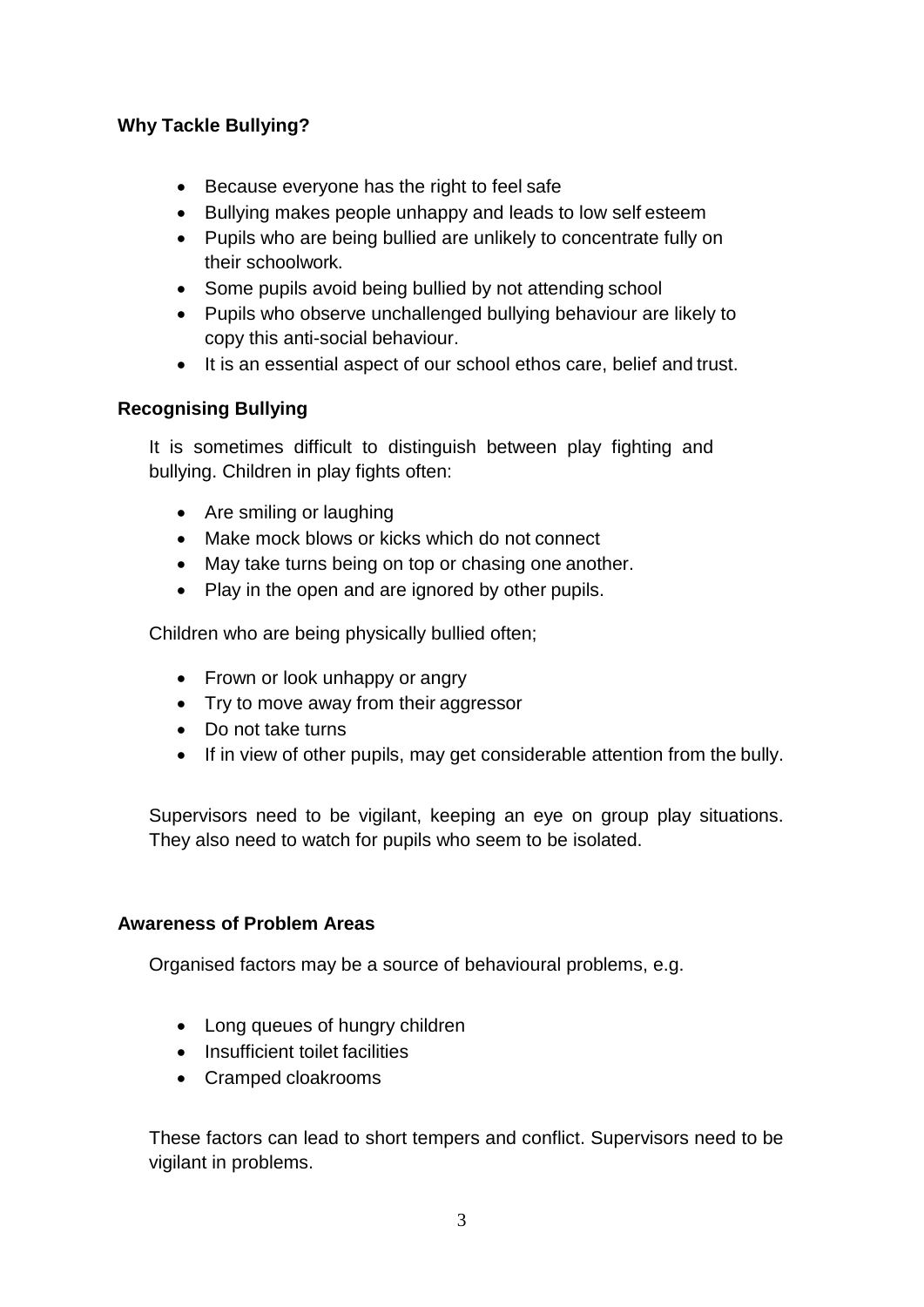#### **Procedures for Dealing with Bullying**

- To inform all children of the "pathway" to deal with incidents of bullying in school. The starting point is to seek support from buddies, friends or a member of staff. The next step is to inform a senior manager. The pathway includes a range of tools including using the reflection room at lunchtimes to talk in confidence to a senior manager and worry boxes to write down concerns. *See appendix A – Anti Bullying Pathway*
- All staff members who are made aware of a bullying incident to inform class teacher and a senior manager within school.
- If this is the first incident the class teacher will investigate, talking to both the "bully" and the "victim". Appropriate sanctions depending on the severity of the incident will be enforced.
- In the event of a second occurrence a senior manager will lead to a further discussion including the "bully", the "victim" and parent's. These discussions will include behaviour targets, expectations and consequences.
- A third occurrence will result in an exclusion for the bully. This will be internal or a school exclusion depending on the severity of the incident.

#### **Support for Victims**

All children who have experienced bullying will be offered a range of support to meet their needs. The support includes:

- Counselling
- Self esteem / Confidence workshops
- Card to allow children to leave class if needed to speak to a senior manager
- Alternative lunch and break activities
- Information on external support including child-line.

#### **Success Criteria**

Expected effects of anti-bullying policy:

- Children demonstrate increased awareness of pathway through use of worry boxes and sharing concerns
- All staff are more vigilant in response to bullying behaviour
- Annual Anti bullying Questionnaires show an increasing majority of pupils feeling safe, that the school is trying to reduce and prevent bullying behaviour and that there is generally less bullying in school.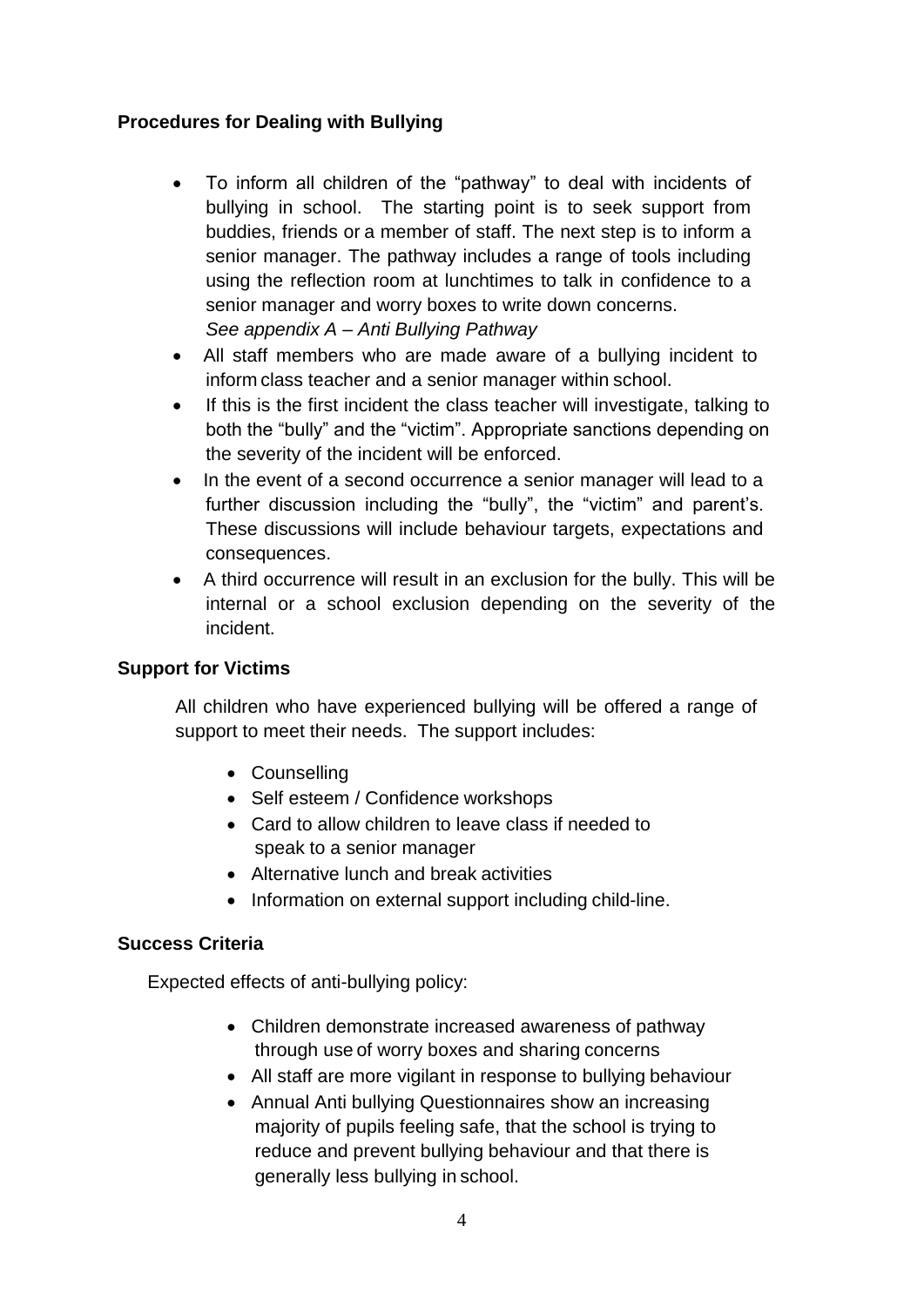

 **Brandhall Primary School** 

# **Anti-Bullying Pathway** Our school is a friendship only zone!

If you are being bullied, or if you think you have seen bullying at school, here is the official Brandhall Anti-bullying pathway – there are 3 routes you can choose:

# 1. Tell a member of staff

If you talk to any adult in school, they will be able to get you some help, so that we can put a stop to the problem.

# 2. Tell a member of school council

If you are too nervous to talk to an adult, talk to a member of school council (their photos are all on the school council display near the front of school). They will take you to see Mr Moore or they can talk to him for you.  $\odot$